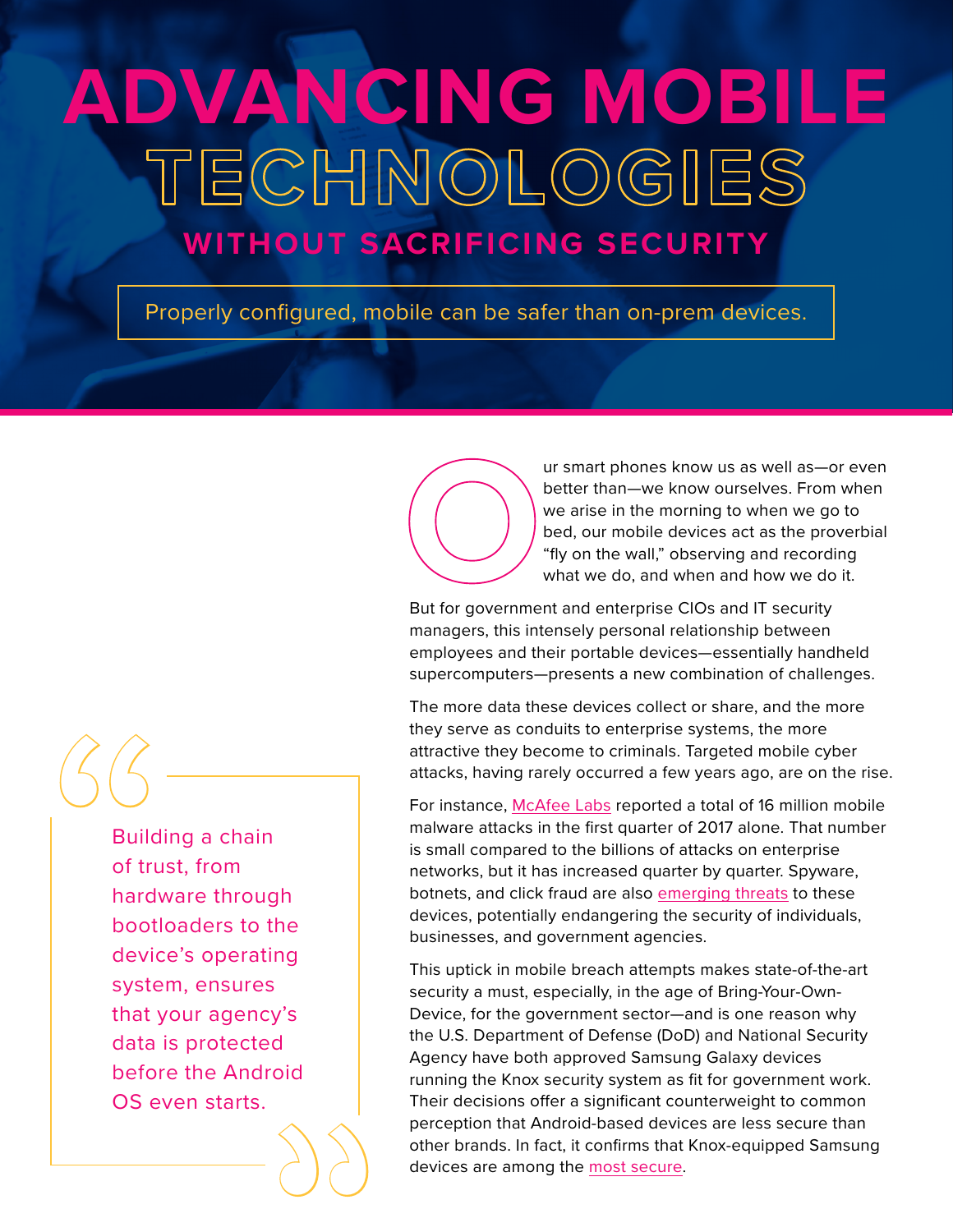It also demonstrates that mobility does not have to mean sacrificing security.

True, portable computing devices can be lost or stolen, and many mobile apps lack adequate security features. But innovative technologies including derived credentials, behavioral analytics, and containerization—all features of the Knox platform offer superior user authentication and multi-layer data/network protection at the transactional level, embedded in the Samsung hardware, for the most comprehensive suite of cutting-edge security services on the market today.

## **GUARDING THE GATE**

The first challenge for mobile security is ensuring that only the authorized individual is using the device. Phones and tablets are too often lost or stolen, and laptops left unattended can be easily be viewed by unauthorized eyes.

To address these risks, federal agencies including DoD have issued Personal Identity Verification or Common Access Cards (PIV/CAC) to verify personnel identity in a variety of situations, including when employees log into government networks and sign documents digitally. But inserting CAC cards into a physical reader connected to a mobile phone or tablet can be cumbersome.

Knox's derived-credential technology eliminates the need for a physical card by placing verified identity credentials directly and securely onto the mobile device, much as mobile-pay systems do away with the need to make payments using a plastic credit card. This technology offers the added benefits of making identity verification more convenient, and preventing unauthorized logins.

But derived credentials and authentication tools such as biometrics offer only a one-time, "snapshot" form of user verification. Once the user has passed the initial test and gained access, the device and everything on it become fully available for viewing and use.

Behavioral analytics promises to change this paradigm. By learning user behavior—understanding and identifying browsing habits, messaging syntax, and even how the user holds the phone—tools designed to capture how a device is used can provide the equivalent of a continuously-authenticating security "video," (compared to one-and-done "snapshot" tools) to detect interlopers transaction by transaction.

88 COM<br>
Knox's<br>
approato creating<br>
to creating<br>
by oth<br>
encryp<br>
there's Knox's "nested" containerization approach... can be configured to create a small ecosystem of intermeshing apps inaccessible by others. It allows doubleencryption at any point—because there's really no such thing as too much security.

Security technologies in platforms, including Samsung Knox, take authentication even farther than just protecting your employee and agency data while it is at rest, in use, or in transit. Knox can authenticate at the transaction level by verifying not only the person performing the transaction, but also the permission to perform it at that exact time and location. If a user tries to execute a sensitive transaction in a hostile location, the device may disallow access to that operation (while continuing to allow other uses).

## **DIVIDE AND CONQUER**

As an increasing number of organizations allow personnel to bring their mobile devices to work (BYOD)—as many as [50 percent by 2018](https://mobilebusinessinsights.com/2017/08/the-latest-byod-trends-and-predictions-from-mobile-focus-to-endpoint-management/), according to Mobile Business Insights—agencies may wish to use platforms such as Knox to place virtual "containers" around their data, limiting access.

Containerization allows enterprise IT directors to build 'walls' on mobile devices that can:

- "sandbox" apps, controlling how they interact with the mobile device ecosystem
- isolate a device to perform a single function
- divide work data from personal data
- set apart everyday apps and information into modes or silos separate from those where workrelated data and documents reside

One often-overlooked benefit of containerization: when agency personnel use devices in "work only" mode, they experience fewer distractions and tend to be more productive.